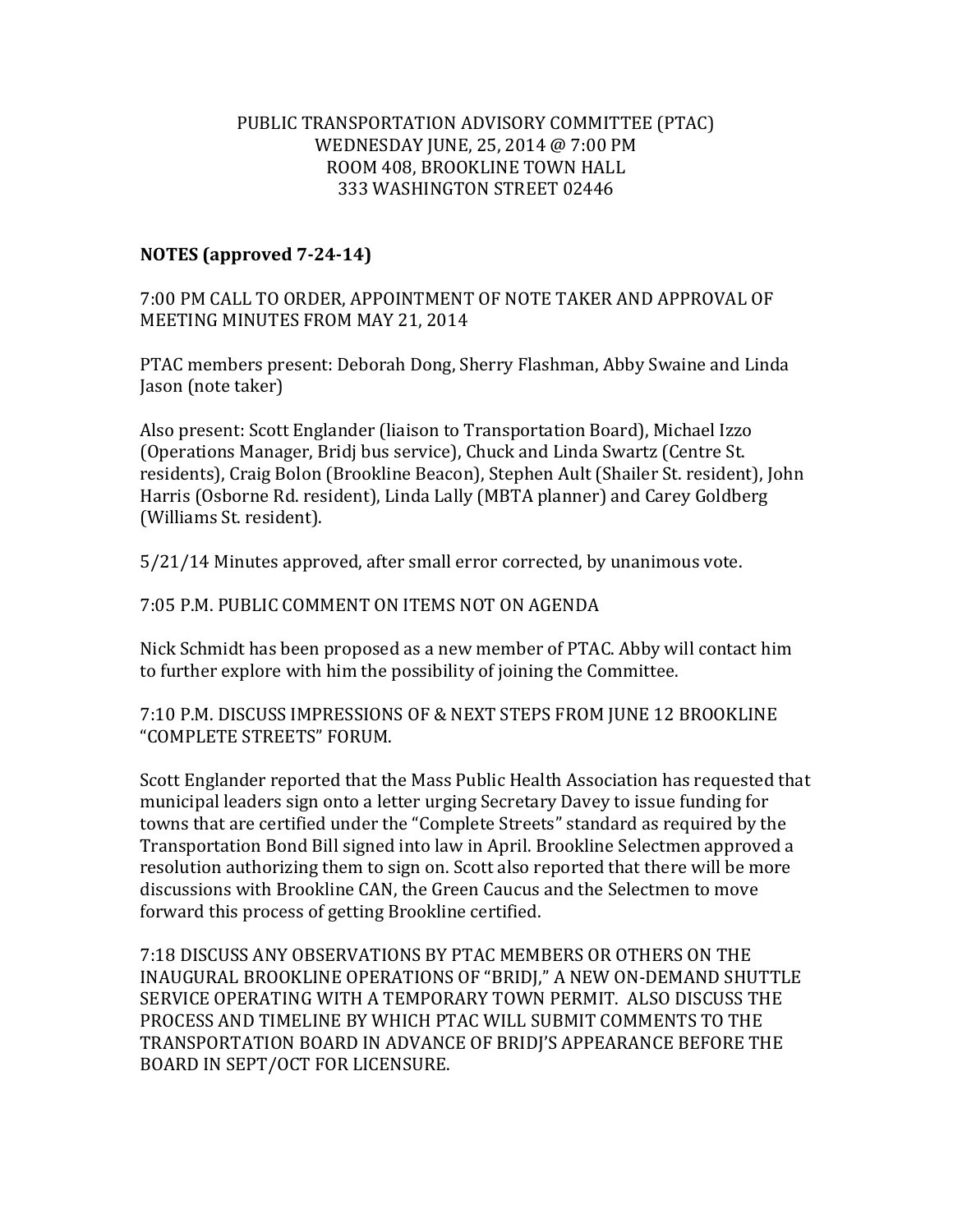Chuck Swartz of Centre Street expressed concern that there was no notification of residents of Centre Street before the bus service, which originates there, began. Chuck described the 10 trips a day which are taking place from Centre Street and moving either via William or Shailer Streets to Harvard Street or to Winchester Street in order to continue on their way. The most concerning factor is the size of the vehicles being used as they are much too large to be making the turns and traveling on those small streets. This was especially worrisome when children were walking to school. The number of large buses being used has now been reduced. Mr. Swartz had no complaints about the smaller vehicles but was not sure how his neighbors felt about a bus service now operating on their street. He strongly recommended that the service be moved to Harvard Street.

Abby Swaine of PTAC stated that she was not sure whether the Town's issuance of a temporary jitney license to Bridj required notification of abutters, and that PTAC as a non-regulatory body relied on the town Transportation Department to follow required procedure.

Linda Swartz reported that because the Bridj vehicles use the first block of Centre Street for their staging area, people who normally park there in the morning are forced to park further along Centre Street causing further intense parking. The buses are also so tall that they are interfering with the trees on Centre and the smaller streets.

Linda Jason, PTAC member, reported her observations. On June 2, when Bridj service from Coolidge Corner began, only large buses were in use at Centre St. On June 25, 3 sizes of buses were observed there: the 54-seat bus was only half full, and took "scary" turns proceeding from Fuller to Winchester to Beacon streets and thence downtown; the 27-seater departed for the Seaport area; and a 13-seater went to Kendall Square.

Carey Goldberg also reported that the large tourist-type buses were not appropriate to the small streets such as William and Shailer.

Stephen Ault also opposed the use of large buses on Centre and the smaller streets, terming them an imposition on the neighborhood. He urged PTAC to petition the MBTA to increase service instead of encouraging reliance on more expensive private service. He stated that Bridj buses idled in excess of the 5 minute state limit. He said a commercial parking permit holder complained that the buses were occupying spaces designated for commercial permit parking. Mr. Ault wondered how the decision to award even the temporary permit was authorized and by whom?

Abby Swaine of PTAC verified that the 5 minute idling limit is state law, enforceable by local police and EPA, and passed to Mike Izzo a copy of the law and regulations.

John Harris proposed that Bridj consider using the TJ Maxx parking lot as a staging area rather than Centre Street.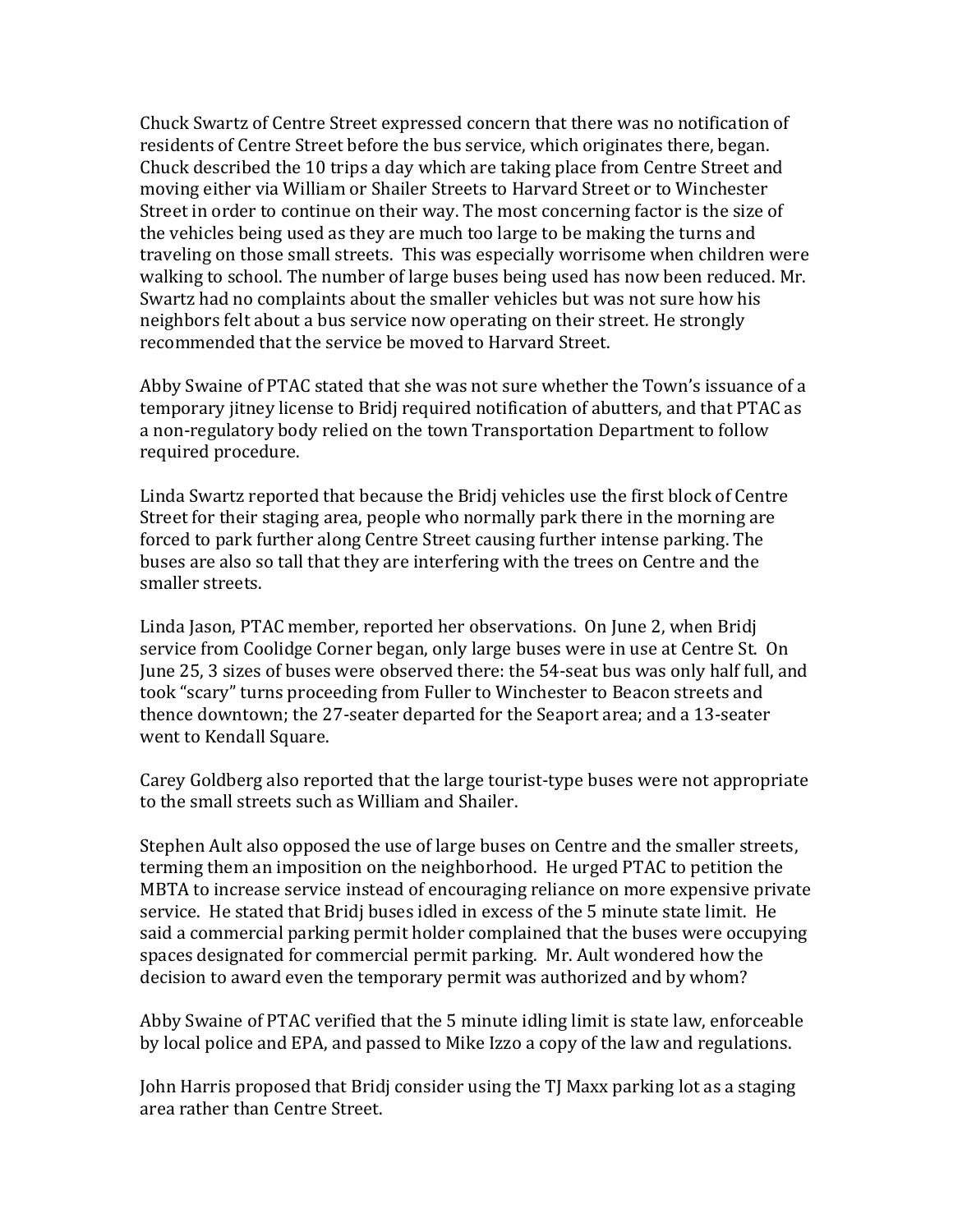Mike Izzo, Operations Manager of Bridj, thanked the Town of Brookline for authorizing the temporary permit and allowing Bridj to provide a service to the Brookline community. The Bridj system is still being refined as to stop locations, hours, trips and vehicles that are used. Bridj is planning to add other origin points in Centre Street and has been in discussion with the Transportation Department on alternative locations for trip origination, including using Harvard Street at Shailer, where there is an MBTA bus stop, after road work is completed. Bridj ensures that buses idle as little as possible and that vendors are aware of the 5-minute limit. Multiple vendors (Academy, and DPV) are used for the various sized vehicles which include 60 seat buses, and smaller 27 and 13 person vans for the 10 trips made per day. Mr. Izzo estimated that no more than 200 people are using the service daily. He stated that Bridj officers check in with Todd (Kirrane, Transportation Administrator) every 1-2 weeks to discuss issues, and last spoke with him 1.5 weeks ago.

Abby Swaine, PTAC member, said that Bridj buses should not dwell too long in MBTA bus stops, in order to preserve access for public transit buses that need to pull completely into designated stops and maintain a schedule.

Linda Swartz of Centre St added that on Farmer's Market day (Thursday, when the Centre Street parking lot is unavailable) Bridj buses occupied two desirable spaces near the corner of Centre and Shailer, and that the big buses become entangled with tree branches.

Sherry Flashman, PTAC member questioned Linda Lally about the MBTA's opinion about the Bridj service. Linda Lally reported that the MBTA is already way beyond its capacity and welcomes others providing service to locations that the T can not now serve.

7:40 DEVELOP A RECOMMENDATION TO PRESENT TO THE TRANSPORTATION BOARD ON OBTAINING PUBLIC FEEDBACK REGARDING THE POTENTIAL TO REROUTE THE RTE 51 MBTA BUS TO SERVE MORE POPULAR & POPULOUS DESTINATIONS.

PTAC is examining potential changes to Rte 51 bus service as part of an effort to respond to comments aired at PTAC's 2011 public hearing at the Baker School, during which more transit service to South Brookline generally and more service connecting north and south Brookline was requested.

PTAC viewed maps provided by the Brookline Planning Department, which showed concentrations of residents within  $\frac{1}{4}$  mile walking distances of existing Rte 51 bus stops, as well as within  $\frac{1}{4}$  mile of likely stop locations were the route to be moved west of Putterham golf course. The current route potentially serves 4620 riders where the alternate routes being suggested could provide service to 7110 riders. A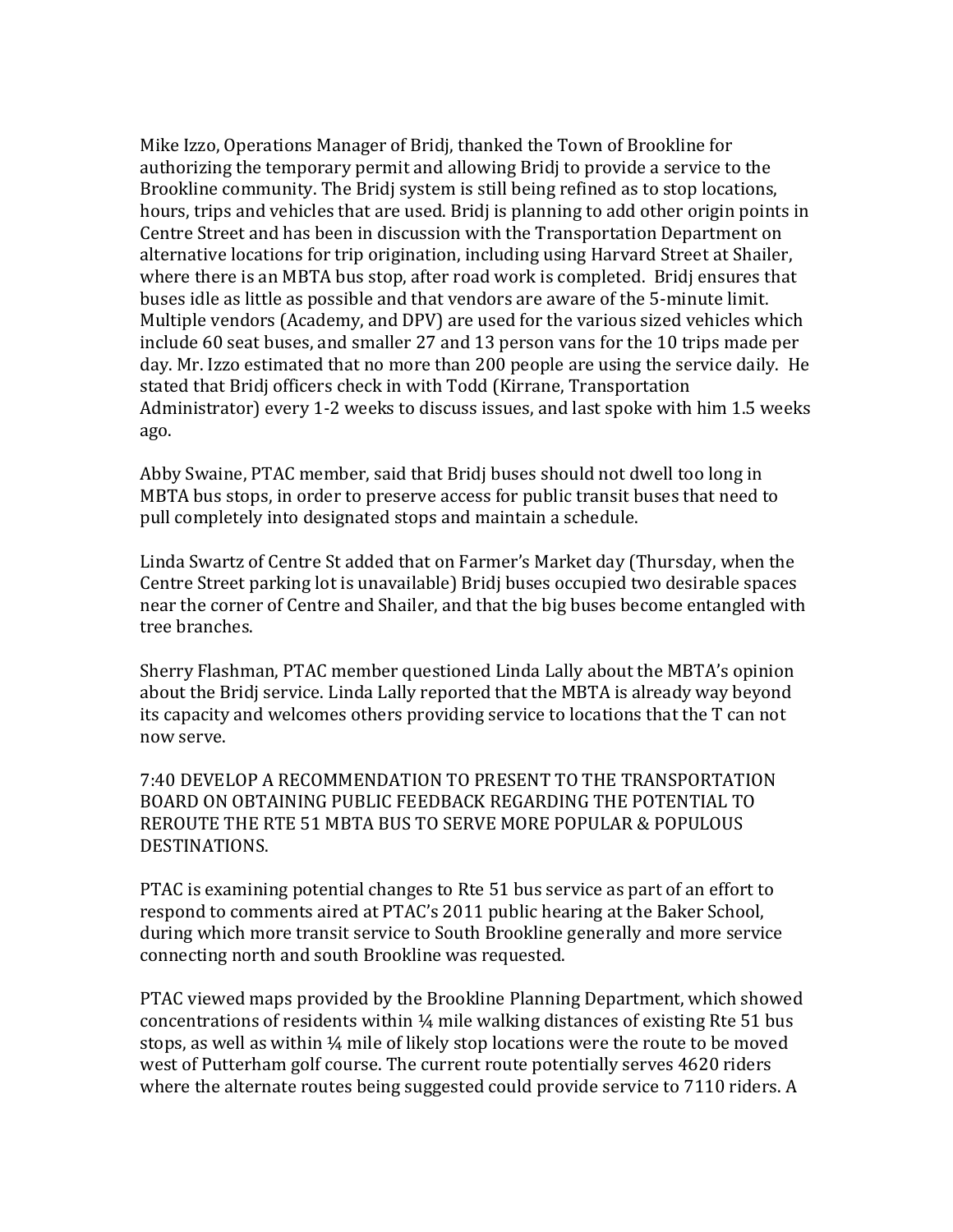model was used to determine potential users but basically it is solely a population survey rather than a ridership demand survey.

Ms. Lally verified that the MBTA has no ability to increase the frequency, hours, or days of Rte 51 service. The MBTA already provides a "spur" to Route 51 at the end of the school day to serve BHS students. She stated that the MBTA can survey the riders on the current route regarding how revising the route might affect them, but that a rider survey would provide no information on potential new riders on either of the proposed alternative routes. She showed PTAC a sample rider survey and will send electronic samples to Abby later, who will work to draft a possible Rte 51 rider survey to consider at the July PTAC meeting.

There was general consensus that while a Beverly Road route would have the advantage of serving the Baker School, it might be viewed as a problem by Beverly Road residents and Baker School parents, because of pickup/dropoff logistics at the school and traffic congestion. However, PTAC should not simply drop the possibility without obtaining public input. The alternative to Beverly Road would likely be W. Roxbury Parkway/Newton Street, which PTAC sees as less desirable in terms of walkability to bus stops and lack of sidewalks.

A number of alternatives were suggested for trying to assess demand for moving the current route. A survey could be distributed at the Putterham library, at the Baker School, and among S. Brookline high school students. Since reaching the intended audience via surveys can be difficult, PTAC could hold another public meeting instead or in addition, and advertise it via leaflets on the Rte 51 bus, and in the Putterham library and businesses, and Temple Emeth and via emails to neighborhood associations, Town Meeting Members, Baker School and BHS PTOs and other groups. One option discussed was circulating a link to an online survey, similar to what was done recently for Coolidge Corner (the link appeared on business-sized card made available by merchants). The advantage of an online survey is that more detail could be included.

Linda Jason agreed to ask the Town Clerk whether a survey could be included with water bills when they are mailed. Abby Swaine will ask Andy Martineau in Planning for a list of online neighborhood associations, who could survey their readers/members, and about the town's overall experience with surveys and survey mechanisms. With that information, Abby will draft a survey that could be sent by PTAC or the Town to residents.

Linda Lally pointed out that bus schedules are changed in December and in late March so a decision with regard to changes would have to be made approximately 30 days before those dates (Nov 1 and Feb 21).

8:30 DISCUSS CONTENT OF LETTERS TO BE DRAFTED FOR THE TRANSPORTATION BOARD TO SEND TO THE MBTA REQUESTING 1) CONSIDERATION OF ALLOWING FREE LINE-TO-LINE TRANSFERS BETWEEN